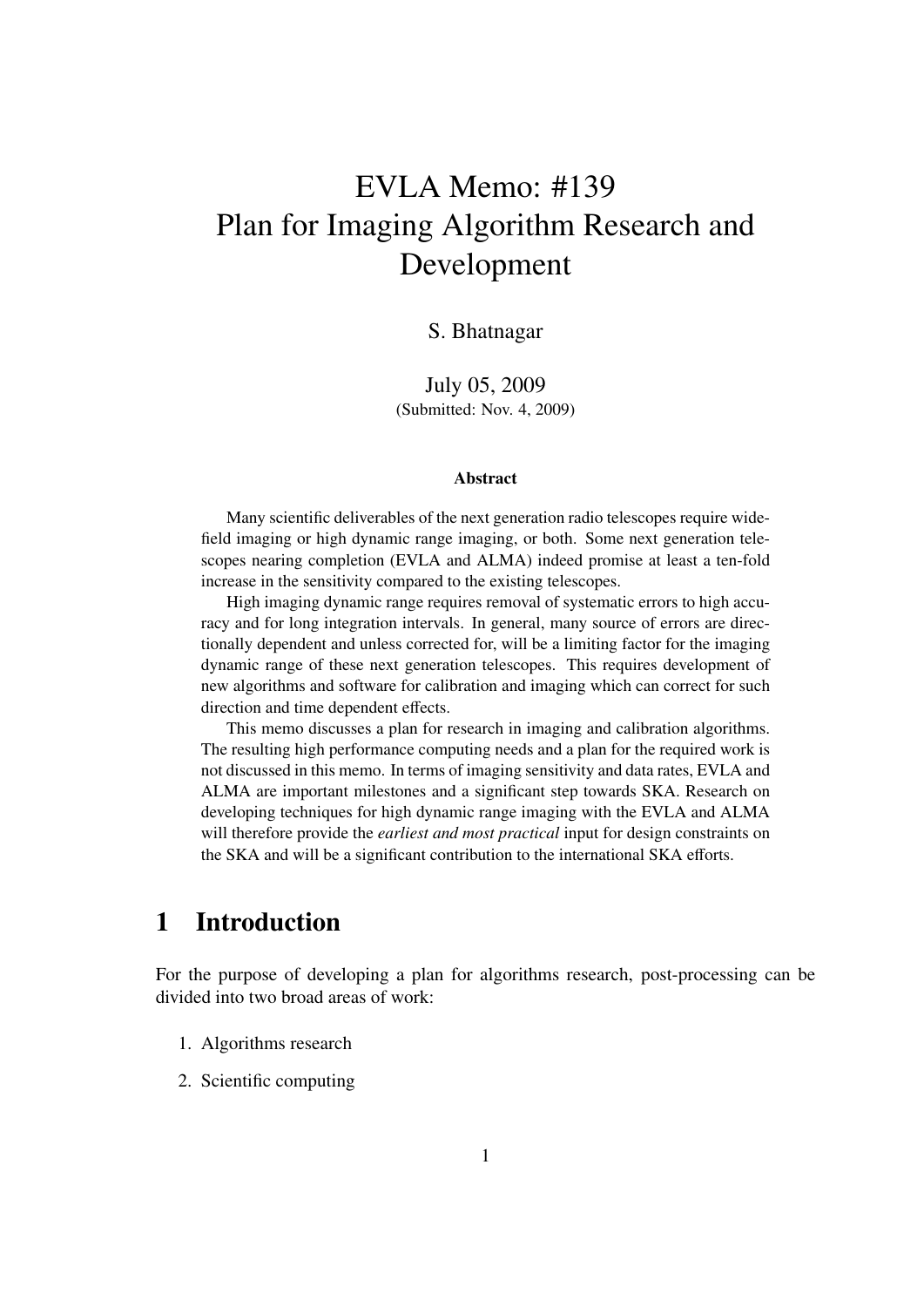Algorithms research requires radio astronomical domain expertise and practical experience in imaging and calibration with real data. Many of the algorithms, fundamentally required for imaging with the next generation telescopes, also demand significantly higher data rates and computing. Scientific computing addresses the resulting computing requirements. This field requires more computer science domain expertise involving use of new hardware and software development platforms. Clearly, these broad areas of work have strong dependence on each other and scientists involved in these areas of research often have overlapping interests and skills.

In the sections below, we have attempted to develop a plan for algorithms research and development. This is further refinement of the plan for algorithm development in earlier memos (Bhatnagar, 2004; Owen, 2008). The goal is to first address the more immediate scientific requirements of NRAO telescopes (ALMA and EVLA) as a development path towards addressing SKA imaging and calibration issues on the longer term. Once a plan for algorithms research and development is finalized, a plan for development related to the required computing will also be developed.

In the path towards the final goal of high dynamic range wide-band wide-field full-Stokes imaging, some intermediate algorithmic milestones can be identified. These milestones correspond to usable algorithms which enable new scientific capabilities in a staged manner. These also approximately match the improvements in the telescope capabilities with time.

## 1.1 Areas of work not discussed here

The plan in this document largely focuses on the research and development in the area requiring most work, namely algorithms for imaging. Following are some other areas which require significant work, but not discussed in this memo:

- 1. Development of heuristics for automatic pipeline processing
- 2. Algorithms as well heuristics development for removal of bad data and RFI
- 3. Evaluating interactions of advanced imaging algorithms with instrumental calibration issues
- 4. Algorithms for atmospheric calibration particularly for ionospheric calibration
- 5. Post deconvolution image analysis

Many of these require significant development for which expertise already exists in NRAO. While CASA has advanced software implementations for many of these tasks, other projects/groups/individuals at NRAO outside the CASA group have demonstrated significant advances in some the areas enumerated above as well.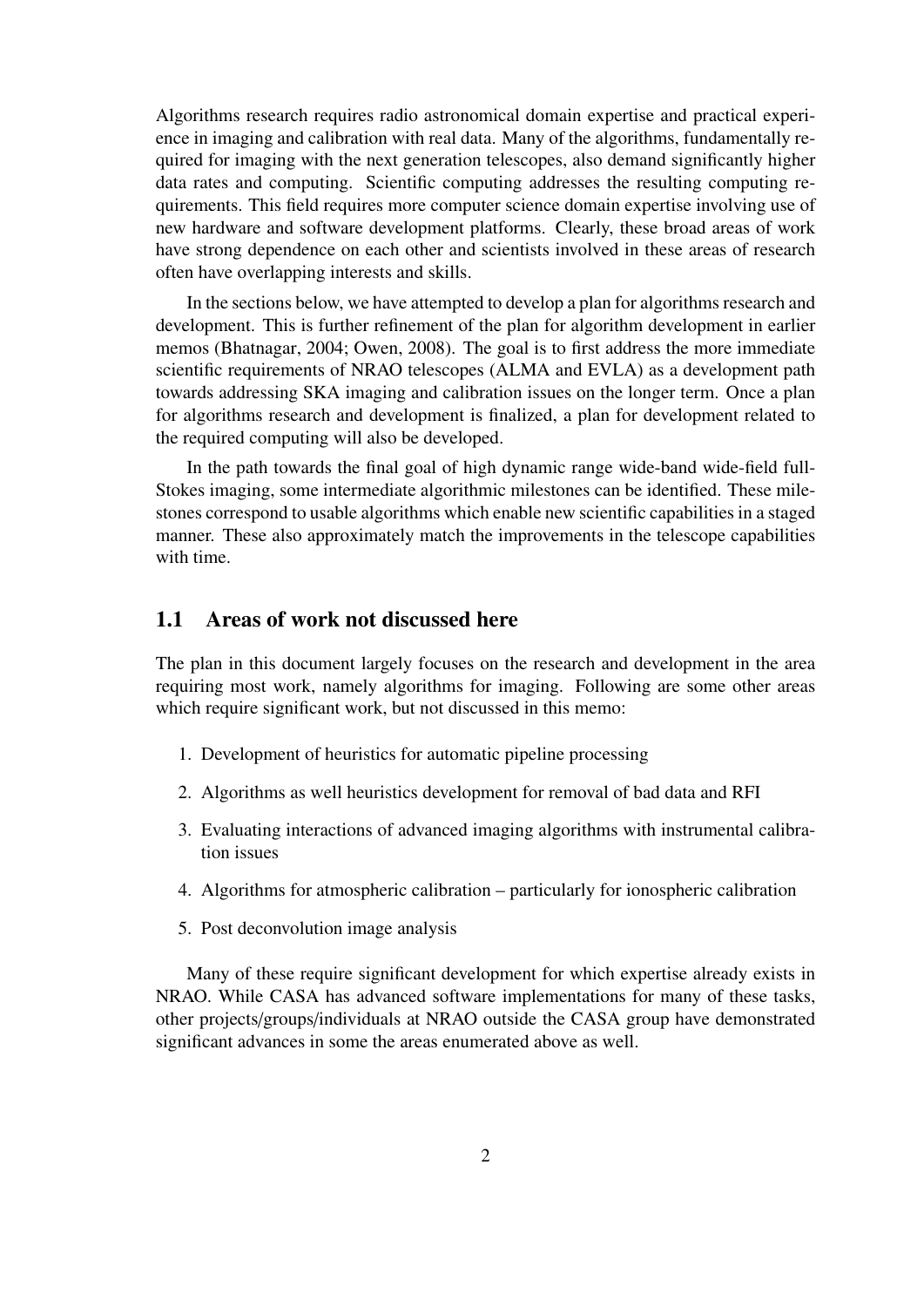## 1.2 Time-lines in this document

Since the algorithmic milestones discussed in this note involve significant research, it is difficult to be very accurate about the timescales. Our estimate of the timescale on which various milestones can be met are written in the side margins of various sections – *the timescales refer to the time of delivery*. Timescales for imaging problems for which the algorithms either do not exist or are in a state of active research are more uncertain. Those timescales are written as a range of times when we think it is plausible to meet these milestones.

## 2 Guiding principle: Enabling new capabilities

The guiding driver for the plan proposed in this document was that the focus of algorithm research and development should be to develop algorithms to enable new scientific capabilities of the instruments as soon as possible. The algorithms developed by the research group will also be tested by the researches and at least written up as a scientific document (a scientific memo but preferably as a journal paper) for the production-line software group to implement in the off-line data processing software<sup>1</sup>. Starting with the simplest scientifically interesting and useful capabilities, the plan progresses towards addressing the more difficult problems for enabling full scientific potentials of the new instruments.

For the EVLA, this involves moving along three axis of imaging: (1) wide-band, (2) wide-field, and (3) full polarization. Wide-band, narrow-field imaging capability is the simplest scientifically useful capability. Work towards delivering this should be the priority.

Recent progress towards correction for primary beam effects can be coupled with wide-band image deconvolution algorithms. The combined algorithm can be leveraged to deliver wide-band wide-field imaging capability. Stokes-I wide-band wide-field imaging is therefore the next priority. This should either be followed by extending this work for full Stokes imaging or, if possible, pursued in parallel.

While the basic mosaic imaging capabilities exist in CASA (both linear and nonlinear mosaicking capabilities), for ALMA imaging the dominant problem involves dealing with the heterogeneous nature of the array as well as possible limits due to antenna pointing errors. Solutions for these problems are closely related to the issues in wide-band imaging with the EVLA. Depending upon the priority of the observatory and that of the scientific interests of staff involved in algorithms research, the priority of these targets will change. E.g. while antenna pointing errors might be a second priority in an only-EVLA plan, in an ALMA-EVLA combined plan it might need to be at a higher priority. Similar will be the case for full Stokes imaging capabilities.

 $<sup>1</sup>$ Although not necessary, in practice, the software developed during the research phase, in at least some</sup> cases, will be developed in the production-line software itself to be released after the research phase is over (or withdrawn depending upon the outcome of the research).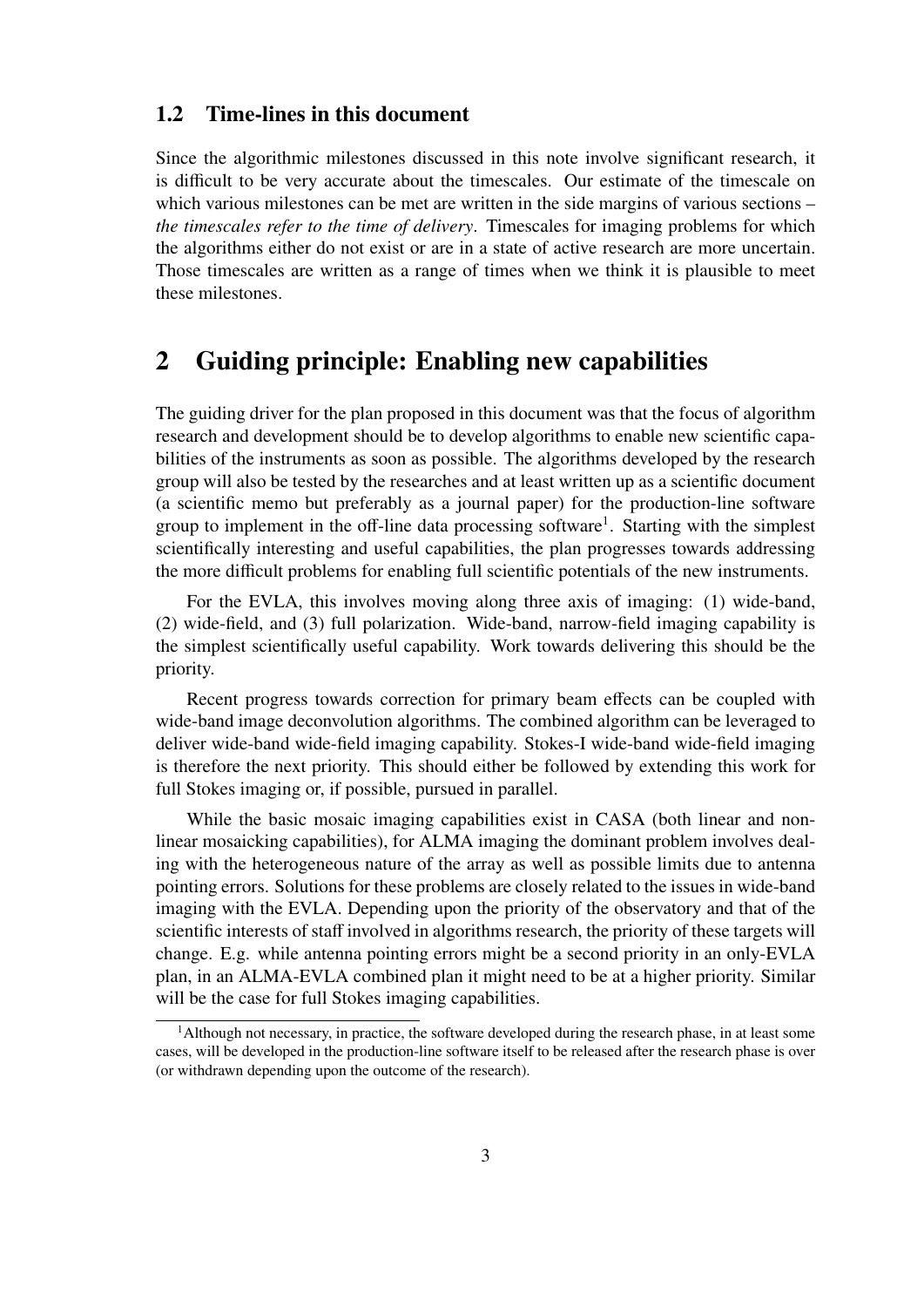## 2.1 Connection to SKA imaging problems

While the plan discussed in this document is oriented towards EVLA and ALMA, we argue that this plan will also result in work which will be a significant contribution to the global SKA efforts. The long term goal of the plan proposed here is indeed algorithm research and development for the SKA.

Many scientific goals for the SKA require very high dynamic range imaging  $(10^{6-8})$ , not achieved yet with any of the existing radio telescopes. Several orders of magnitude improvement in the sensitivity of the SKA is also achieved by a very significant increase in the number of stations (filled aperture dishes or Aperture-array stations) as well as increased bandwidth of observations. Improvement in sensitivity therefore comes at the cost of very large increase in the data rates. Consequently, research in new algorithms for very high dynamic range imaging which can also efficiently process very large data volumes (up to 100s of Tera Bytes) is crucial for a practical design for the SKA.

Experience of most researches in the area of imaging algorithms shows that every order-of-magnitude improvement in the imaging dynamic range requires 5–10 FTE-year worth of research and development effort. Estimated imaging dynamic range limit of the existing algorithms is  $\sim 10^{4-5}$  using smaller data volumes compared to the expected data rates from the SKA. Clearly, to achieve SKA science goals, a very significant investment in imaging and calibration algorithms research may be required ( $\sim$  30 – 40 FTE-years).

It is estimated that the algorithms for correcting direction-dependent effects is the most crucial for achieving the required imaging dynamic ranges with the SKA. This includes correcting for the effects of antenna far-field power patterns, frequency dependence of the instrument and the sky, deconvolution errors for confused fields and errors due to non-isoplanatic ionosphere. High dynamic range imaging with the EVLA will require solving the first three of these problems and possibly even the fourth problem (at least for imaging at lower EVLA frequencies).

EVLA and ALMA will therefore be the first telescopes to be commissioned which, in principle, will have sensitivity to achieve an imaging dynamic range of up to  $10<sup>6</sup>$  and which require new algorithms to solve imaging problems which are common to ELVA, ALMA and SKA – there is a very significant overlap in terms of the outstanding unsolved problems for high dynamic range imaging with these telescopes. Research and development for high dynamic range imaging with EVLA and ALMA will therefore also represent a significant contribution towards solving the imaging problems of SKA-class telescopes. With the large bandwidth and a versatile correlator, EVLA can also generate high quality data with data volume of up to a Tera Byte. NRAO telescopes will therefore also be the first realistic testing ground and reality check for the imaging and run-time computing performance of any new algorithm. The data rates from these telescopes, available and affordable computing power and the high sensitivity of these telescopes together will provide the crucial reality check on any future SKA design.

We therefore think that while the plan for algorithms research and development discussed in this memo is for EVLA and ALMA, it also not very different from a similar plan required for SKA.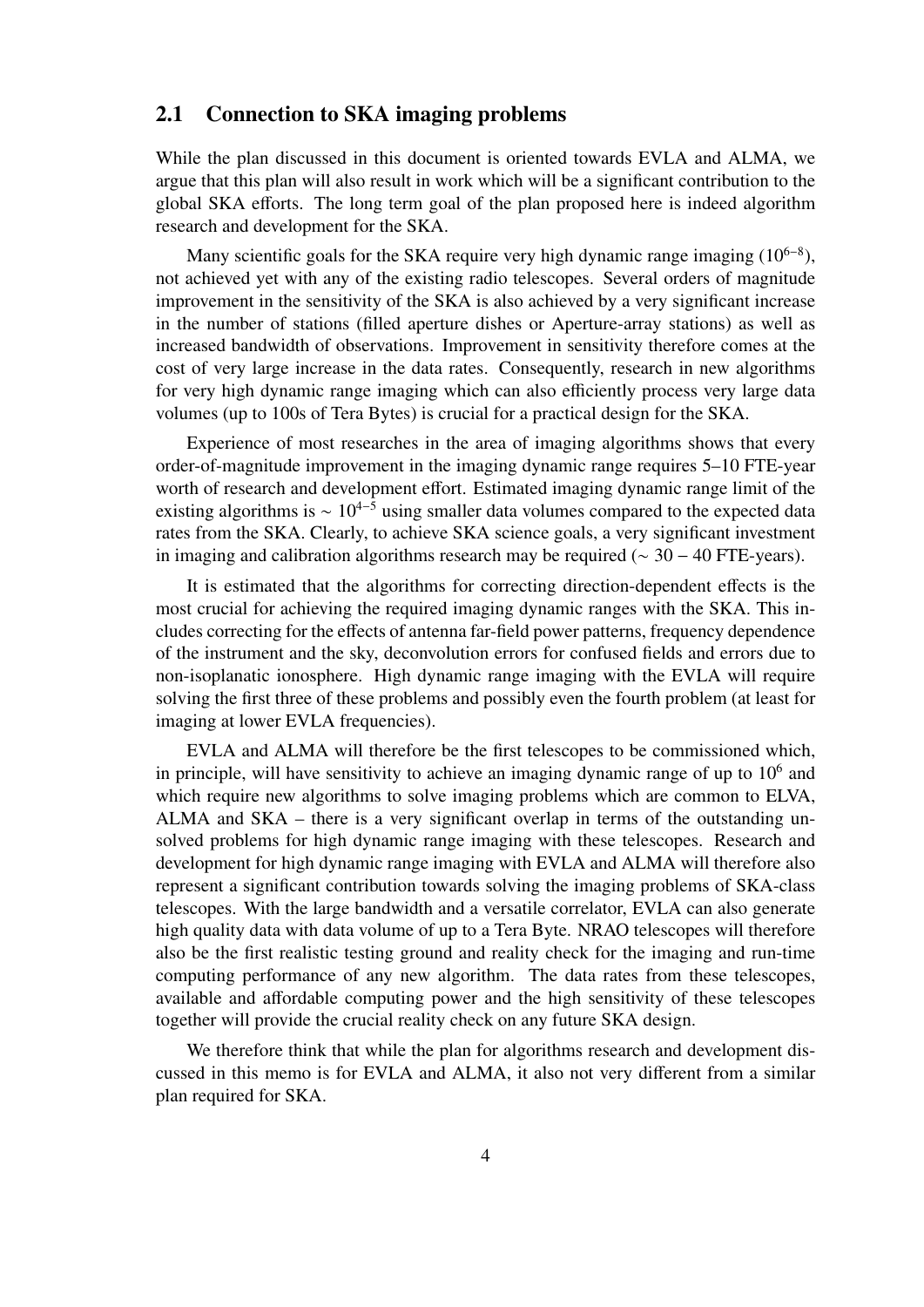## 3 Stokes-I Imaging

The ultimate goal of the research in imaging algorithms is to develop algorithms for fullbeam wide-band imaging. Since this also fundamentally involves large data volumes, such an algorithm will also need to be computationally efficient.

The first order error term in wide-field wide-band imaging is due to the scaling of the antenna primary beam (PB) with frequency. With 2:1 bandwidth ratio, the PB area changes by a factor of 4 from one end of the band to the other. For narrow-field wide-band imaging, the dominant error is due to the frequency dependence of the sky. Error in the deconvolution of confused fields is of the similar order and significant for both wide- and narrow-field imaging. Clearly, for high dynamic range wide-field, wide-band imaging, algorithms to simultaneously correct for all the three error terms are required.

The basic algorithms to account for the three dominant errors in wide-field wide-band imaging exist: A-Projection (Bhatnagar et al., 2008) to correct for the effects of the PB , Asp-Clean (Bhatnagar & Cornwell, 2004) and MS-Clean (Cornwell, 2008) for scalesensitive modeling of the sky and MS-MFS (Rau, 2009) for modeling frequency dependence of the sky. However significant work is still required for (1) the integration of these algorithms, (2) careful testing of the combined imaging software, and (3) deployment of the algorithm for efficient computing (possibly on a cluster of computers).

The milestones in this line of work are:

## 3.1 Stage 1: Wide-band, narrow-field imaging

This corresponds to wide-band imaging of area covering a relatively narrow field of view around the center of the antenna PB at the highest frequency. In this, errors due the frequency scaling of the PB and its rotation on the sky with Parallactic Angle (time) are minimized.

### 3.1.1 Un-confused fields

The MS-MFS algorithm ((Rau, 2009), which can be configured to the simpler case of Sault-Wieringa MFS (Sault & Wieringa, 1994) algorithm where appropriate, is sufficient Q4, for this. In some (many?) cases, post deconvolution correction for wide-band PB will be 2009 sufficient.

#### 3.1.2 Confused fields

While the Sault-Wieringa algorithm (S-W MFS) may still be applicable for fields with weak frequency dependence, the multi-scale capabilities of the MS-MFS algorithm might be required. Note - as mentioned earlier, the MS-MFS algorithm can be run to use full Q1, multi-scale capabilities to model confused fields better, but with S-W MFS to limit the 2010 computing load.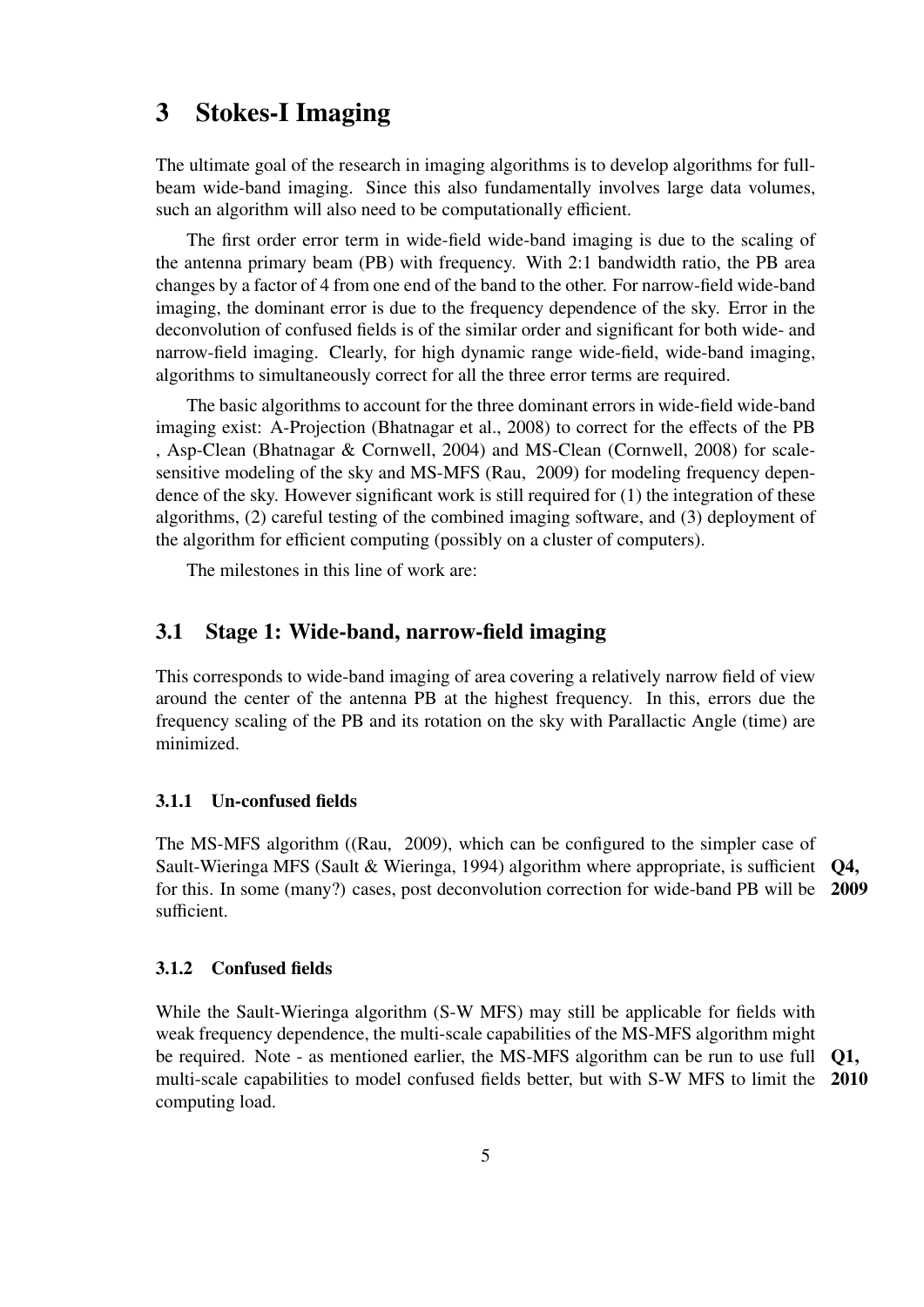#### Status:

#### 1. The MS-MFS algorithm:

The basic implementation of this exist in CASA for Stokes-I imaging and has been applied to real data for a few fields (Rau, 2009). To reproduce the Sault-Wieringa MFS algorithm, the MS-MFS algorithm in CASA can be used with two Taylor terms (to model the frequency dependence of the sky) and a single scale.

#### 2. A-Projection:

Using a model for antenna aperture illumination (Brisken, 2003), this computes the effective sensitive pattern (average PB) averaged over wide-band and rotation with Parallactic Angle (Bhatnagar et al., 2008). This average PB can be used for post deconvolution correction.

#### Work required:

- 1. Some work for integration of the MS-MFS with A-Projection.
- 2. Further testing and commissioning of the MS-MFS algorithm, particularly at higher frequency bands.

#### Fall-back option

While we do not anticipate using them, the following fall-back options have been proposed:

- 1. Hybrid algorithm using multi-channel imaging and MFS on the resulting residuals. While this has been shown to reach full sensitivity, there are no numerical or computational advantages over the MS-MFS algorithm (Rau et al., 2006).  $Q4$ ,
- 2. Multiple narrow band images using fraction of the band followed by post-deconvolution image-plane averaging in frequency. This can limit the imaging dynamic range and not deliver full benefits of EVLA wide-band capabilities.

2009

## 3.2 Stage 2: Wider-field, wide-band imaging

For frequency spread of  $> 10\%$  imaging beyond approximately inner 10% of the PB, residual errors due the frequency and time dependence of the PB become significant. Errors due to frequency scaling of the PB and time dependent errors due to antenna pointing errors and rotation of the PB with Parallactic Angle (PA) are maximum at the half-power point of the  $PB^2$ .

 $2$ In observations with 2:1 bandwidth ratio, sources beyond the half-power point at the lowest frequency appear in the first side-lobe at the highest frequency in the band.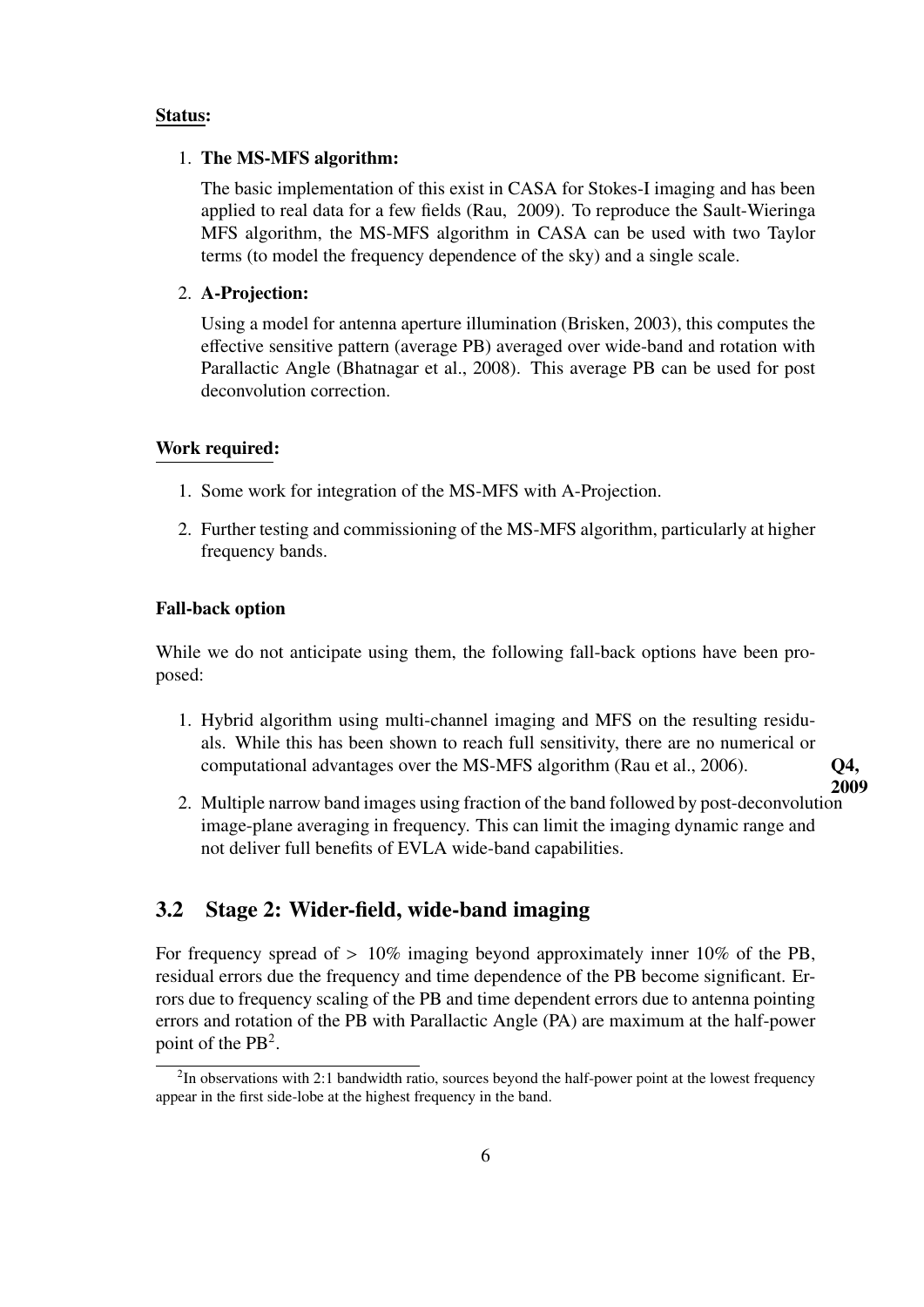Therefore, for wide-band continuum imaging of fields wider than the inner 10% of the sensitivity pattern, integration of the MS-MFS algorithms with the A-Projection algorithm is required.

#### Status:

The basic implementation of the A-Projection algorithm exist in CASA and has been tested with real wide-band data for a few fields for Stokes-I and -V imaging.

Preliminary integration with the MS-MFS algorithm and testing is in progress.

### Work required:

- 1. Full integration with the MS-MFS algorithm.
- 2. Testing using WIDAR data (i.e. data with large instantaneous bandwidth)
- 3. Numerical and computational optimization Q3,
- 4. Evaluate the accuracy as a function of distance from the center of the PB

2010

5. Parallelization on a cluster.

## 3.3 Stage 3: Full sensitivity, full-beam, wide-band imaging

Full sensitivity imaging, particularly at lower frequencies will require image deconvolution out to at least the first side lobe and correcting for time variable antenna pointing errors.

#### Status:

- 1. Idealized model for the antenna PB including side-lobes and rotation with Parallactic Angle.
- 2. Integration with deconvolution algorithms to correct for the resulting time-varying gains due to PB rotation is in an advanced stage.
- 3. Pointing SelfCal algorithm to solve for time varying antenna pointing errors exists in CASA. This has been tested with simulations including expected EVLA noise levels. Tests with real data, initially with narrow bandwidths is in progress.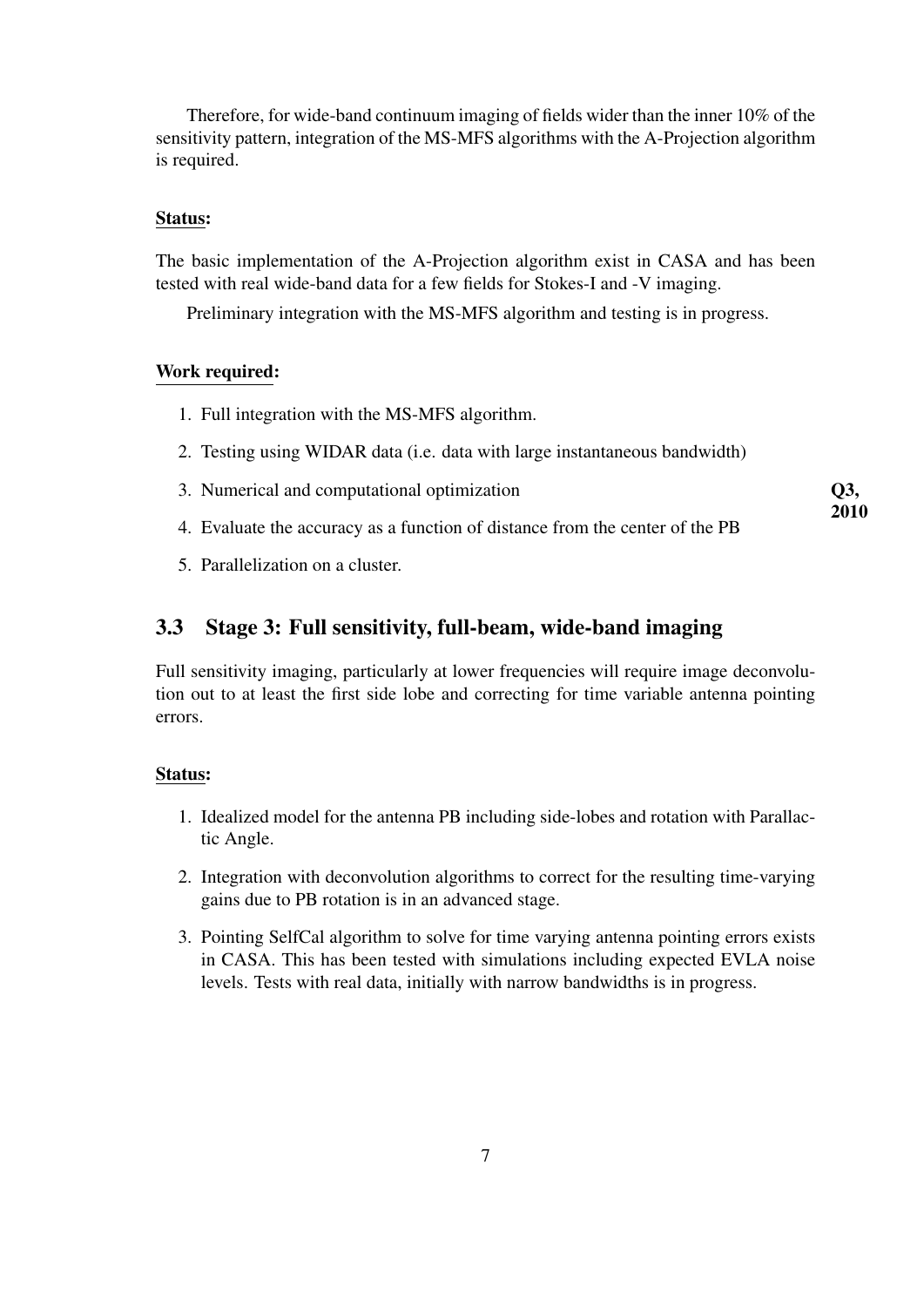## Work required:

- 1. Test imaging performance out to the first sidelobe of the antenna power pattern.
- 2. Estimate the impact of pointing errors on high dynamic range imaging, particularly at high frequencies (where the PB is narrow), and for fields with sources throughout 2011 the PB and potentially in the first side-lobe. 2012
- 3. Test the Pointing SelfCal algorithm with real wide-band data.
- 4. Test achievable imaging dynamic range in a full imaging-pointing SelfCal loop.

## 4 Full Stokes Imaging

Instrumental polarization effects in general are time, frequency and direction dependent. With the final goal of wide-field full-Stokes imaging using full available bandwidth, algorithm development can be done in stages with each stage independently focusing on direction dependence and frequency dependence of instrumental effects. As in the case of Stokes-I imaging, these can be integrated later for a complete imaging algorithm.

## 4.1 Stage 1: Wide-field, narrow-band

Full-Stokes Cube: Faraday Rotation Synthesis (Brentjens & de Bruyn, 2005) using observations covering large bandwidths involves narrow band Stokes imaging (per frequency channel).

In this the dominant source of errors will be due to PB polarization away from the center. Ignoring frequency dependent effects, algorithms to measure or solve for direction dependent instrumental polarization can be developed.

### Status:

Only basic software machinery to use antenna full-Stokes antenna illumination during image deconvolution. Full Stokes imaging has not yet been implemented.

#### Work required:

- 1. Research to determine the best way forward for correcting full-Stokes PB effects. 2010-
- 2. Implementing wide-field, narrow-band full Stokes imaging.

2011

3. Integrating it with direction-independent polarization calibration and testing the extend and accuracy to which this can be used.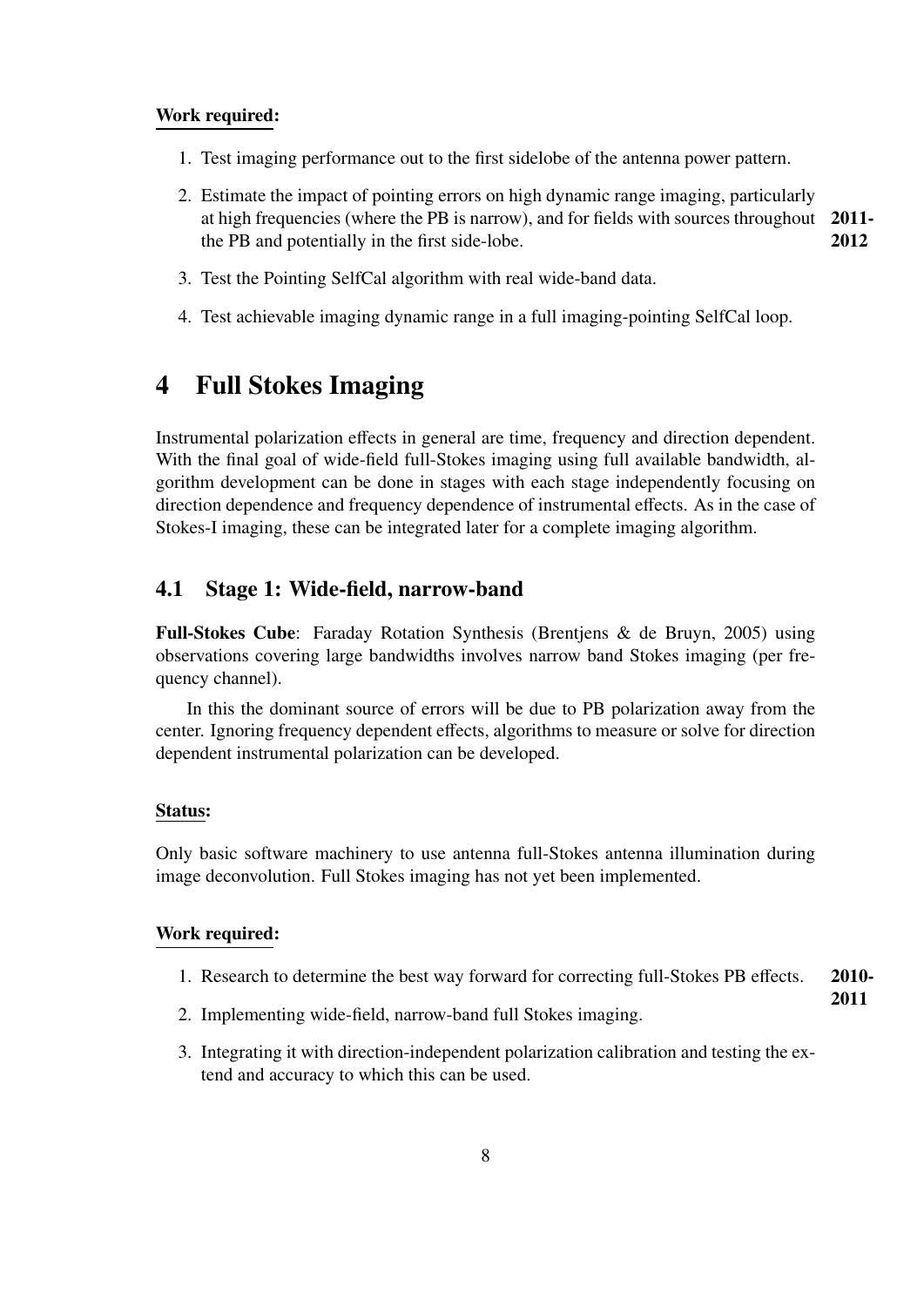## 4.2 Stage 2: Narrow-field, wide-band

Full-Stokes imaging close to the center of the PB, where direction dependence of the PB polarization is relatively weak. This will involve extending the MS-MFS algorithm to the full-Stokes case.

#### Status:

Nothing that has been tested even conceptually.

### Work required:

- 1. Extending the narrow field MS-MFS algorithm for full Stokes case requires significant research and development. 2012
- 2. Testing the stability of instrumental leakage at the center of the PB, as a function of time and frequency.

## 4.3 Stage 3: Wide-field, wide-band

As in the case of Stokes-I imaging, this is the final goal and will involve integration of algorithms to correct for direction and time dependent polarization effects with MS-MFS algorithm.

This will probably also require incorporating Faraday Rotation Synthesis.

#### Status:

The basic Faraday Rotation Synthesis algorithm, with application to WSRT data exists (Brentjens & de Bruyn, 2005).

#### Work required:

1. Implementation of RM Synthesis algorithm in CASA/AIPS. >2013

2. Significant research, development and testing.

## 5 High Dynamic Range Imaging

In addition to the corrections for the direction dependent gains varying with time and frequency, high dynamic range imaging will also require algorithms for better modeling of complex emission as well as accounting for pixel quantization errors for compact emission.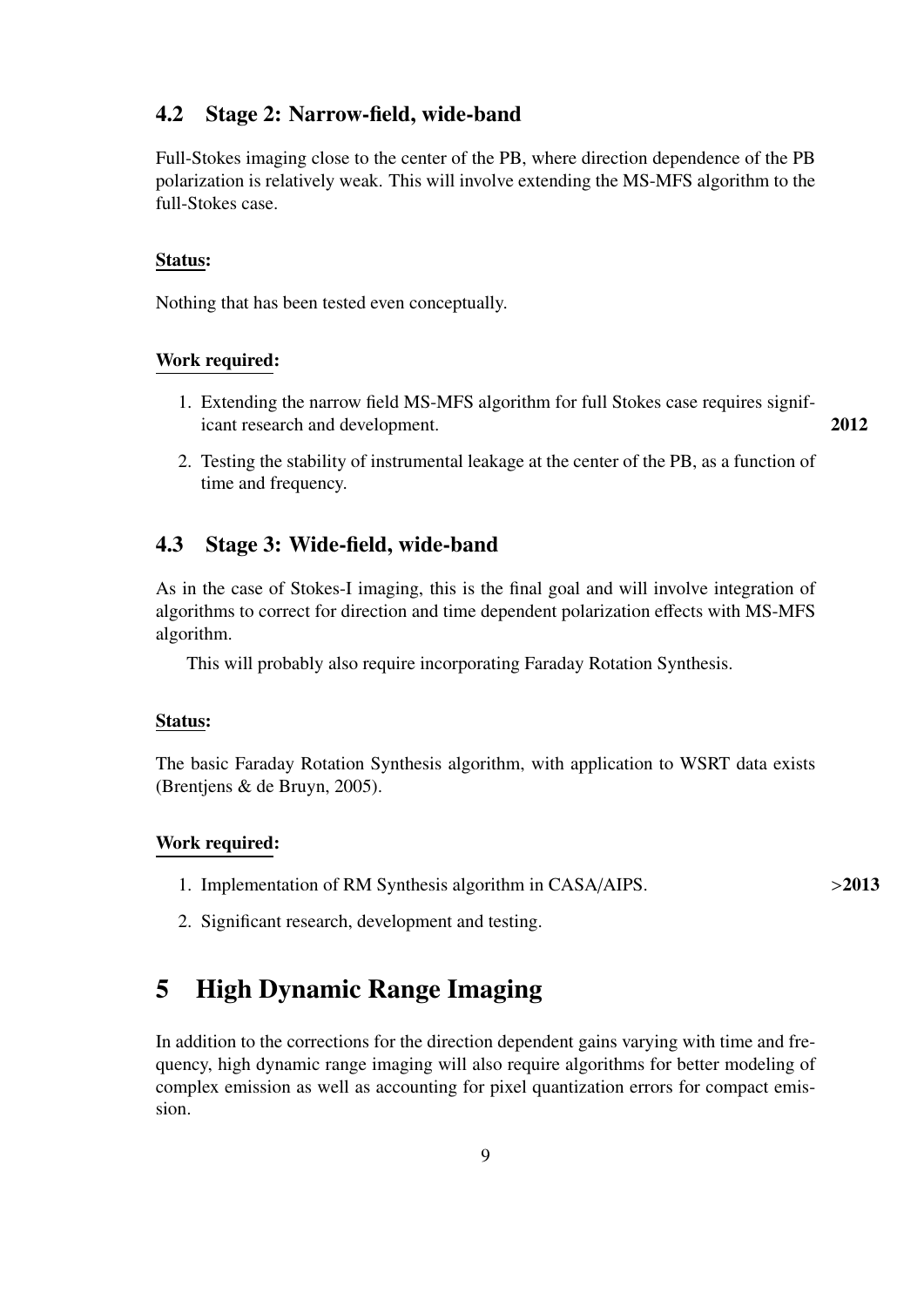Conventional deconvolution algorithms (CLEAN and its variants and MEM and its variants) model the sky in the pixel bases. This fundamentally ignores coupling between image pixels in images with extended emission and the fact that even compact emissions may not be centered on an image pixel. Both these problems lead to residual deconvolution errors which limit the highest achievable imaging dynamic range.

Several algorithms which model the sky in a scale-sensitive basis have been recently developed. Most promising of them are the Asp-Clean and the MS-Clean algorithms. Note that in principle, some approaches to multi-scale deconvolution can also correct for the pixelation errors (Voronkov & Wieringa, 2004). An alternate approach based on multi-facet imaging to correct for pixelation errors also exists (Cotton & Uson, 2008). While the MS-Clean algorithm exists in CASA, Asp-Clean algorithm has not yet been ported from AIPS++.

## 5.1 Stage 1: Wide-band

This involves extending the multi-scale deconvolution techniques for scale-sensitive modeling of the emission along the frequency axis as well. Run-time efficiency of the available algorithms for large data volumes will be the crucial parameter to determine the optimal algorithm to use.

#### Status:

The MS-MFS algorithm combines the wide-field imaging algorithm with the MS-Clean algorithm.

### Work required:

- 1. Evaluate the run-time cost of MFS with MS-Clean, Asp-Clean or any other appropriate scale-sensitive deconvolution approach.
- 2. Evaluate the autoCentering technique for performance and integrate with algorithms that correct for other effects of similar magnitude.
- 3. The narrow-band Asp-Clean algorithm can be deliver higher accuracy at relatively modest increase in run-time cost. 2011-

2013 Research required to explore extension of this to the case of wide-band imaging.

## 5.2 Stage 2: Direction dependent calibration

Achieving high imaging dynamic range depends on calibration and correction for direction dependent errors. Since it is nearly impossible to measure these direction and time varying gains at the required accuracy and time resolution, algorithms to solve for these effects will be required.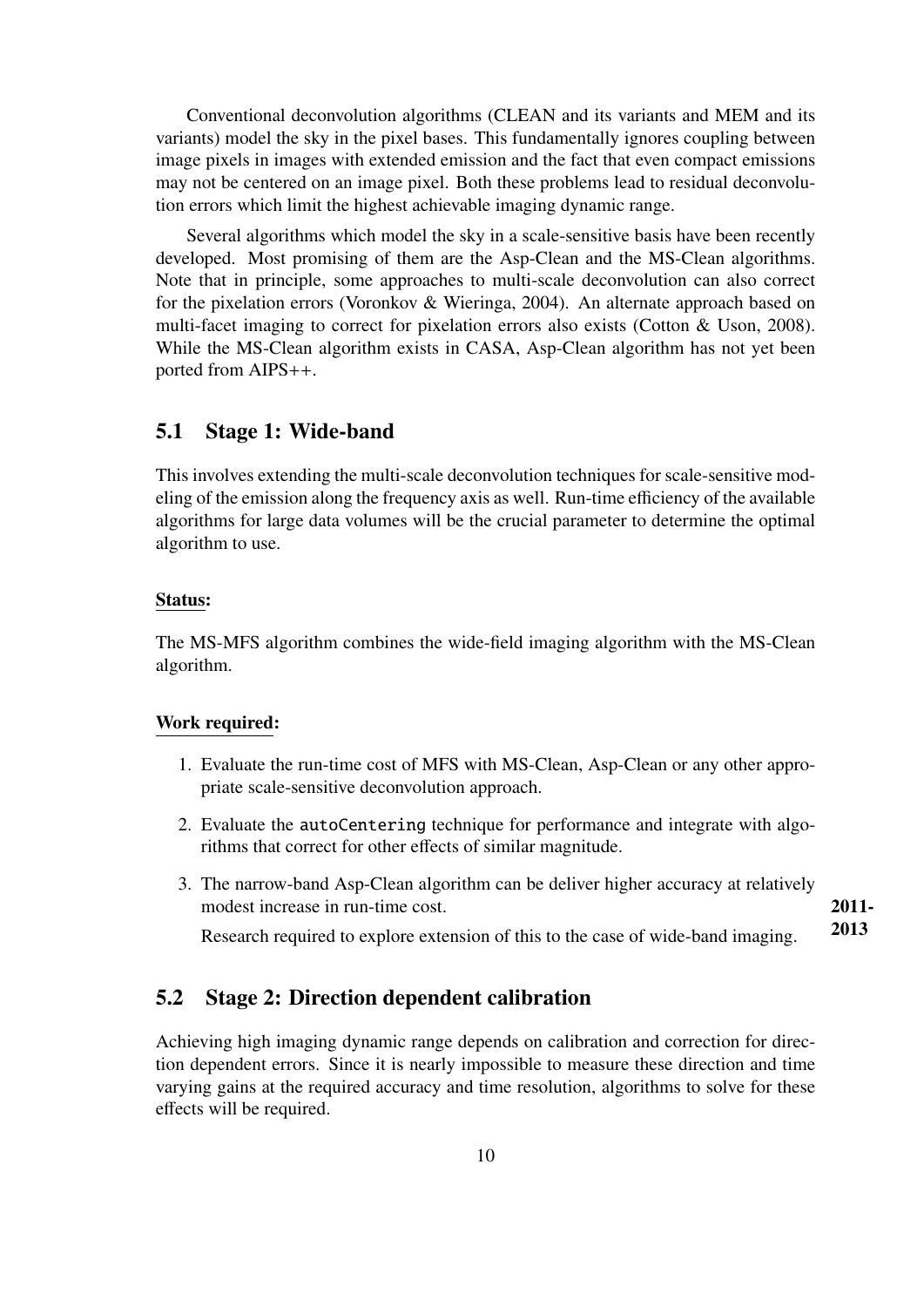### Status:

1. Two basic but fundamentally different approaches to solving for direction dependent errors (Cotton et al., 2004; Bhatnagar et al., 2004).

### Work required:

1. Significant research and development to determine the optimal way forward. 2011-

2015

## 5.3 Stage 3: Full-Stokes

None of the scale-sensitive deconvolution techniques have been tested carefully for imaging performance in full-Stokes.

#### Status:

Nothing exists.

### Work required:

- 1. Research to extend the scale-sensitive method of choice to full-Stokes imaging.
- 2. Research to further extend it for wide-band full-Stokes case.

## References

- Bhatnagar S., 2004, Imaging/calibration algorithms research, Technical report, http://www.aoc.nrao.edu/˜sbhatnag/Talks/AlgoDevelopment.ps
- Bhatnagar S., Cornwell T. J., 2004, Astron. & Astrophys. 426, 747
- Bhatnagar S., Cornwell T. J., Golap K., 2004, Solving for the antenna based pointing errors, Technical report, EVLA Memo 84
- Bhatnagar S., Cornwell T. J., Golap K., Uson J. M., 2008, Astron. & Astrophys. 487, 419
- Brentjens M. A., de Bruyn A. G., 2005, Astron. & Astrophys. 441, 1217
- Brisken W., 2003, Using Grasp8 To Study The VLA Beam, Technical report, EVLA Memo 58
- Cornwell T. J., 2008, IEEE Journal of Selected Topics in Signal Processing, issue 5, 2, 793